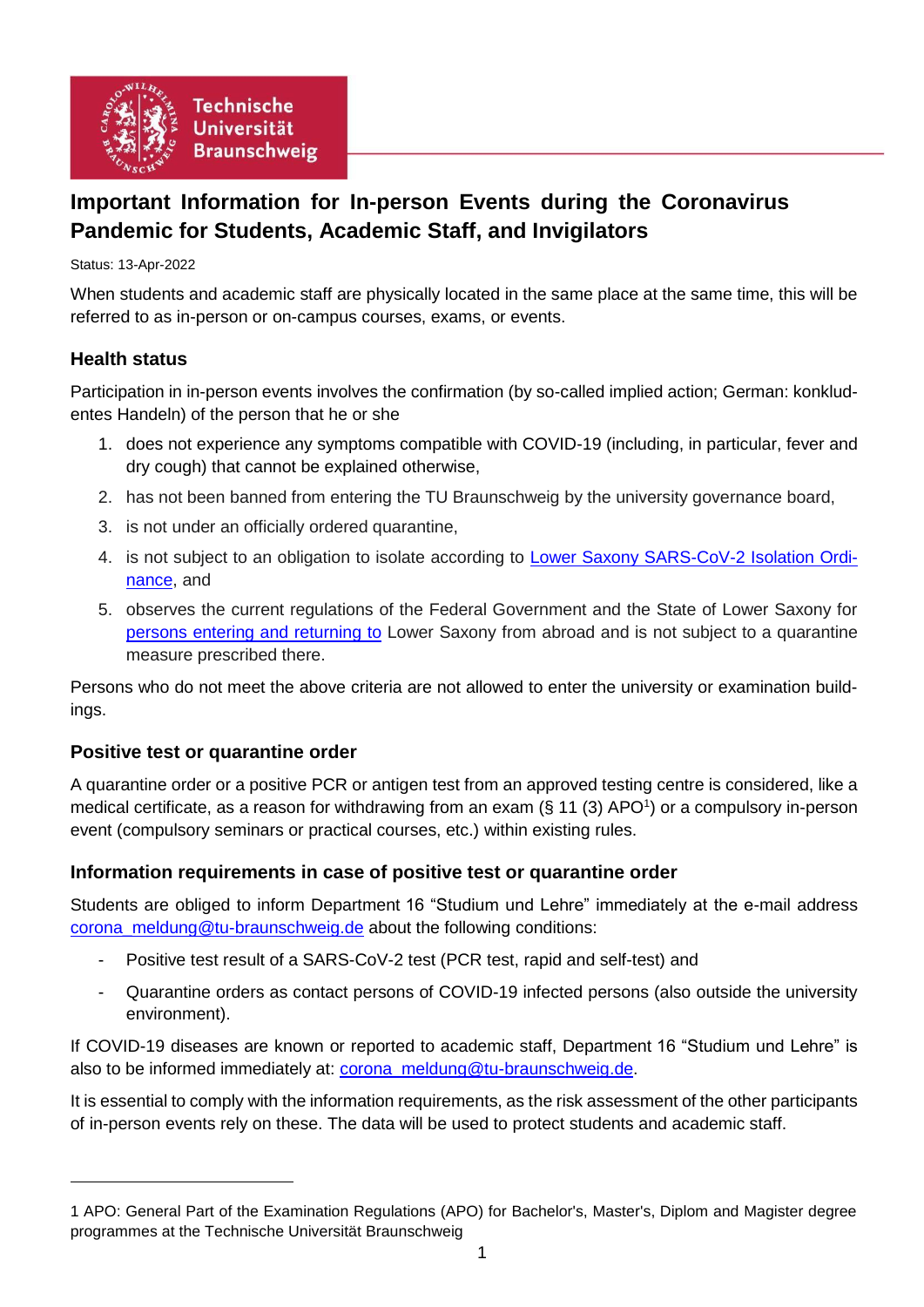# **Infection prevention measures**

The most important regulations were sent out by e-mail on 01-Apr-2022. Updated documents (cf. date in the file name) can be found here:

[https://cloudstorage.tu-braunschweig.de/getlink/fi2RuhdiQ5tNKGx8RaWyJuwN/Infektionsschutzmass](https://cloudstorage.tu-braunschweig.de/getlink/fi2RuhdiQ5tNKGx8RaWyJuwN/Infektionsschutzmassnahmen)[nahmen](https://cloudstorage.tu-braunschweig.de/getlink/fi2RuhdiQ5tNKGx8RaWyJuwN/Infektionsschutzmassnahmen)

Most important policy for in-person events: Until further notice there is a FFP2 mask mandate indoors at TU Braunschweig, also after taking the seat.

# **Individuals with chronic diseases**

Individuals with chronic diseases where symptoms are compatible with COVID-19 must present a medical certificate in order to participate in in-person events. These chronic diseases must be reported to the teaching staff at least two working days before the course. Persons who show pronounced COVID-19 symptoms during an in-person event without having them reported previously, will be expelled from the courseroom for protecting the remaining participants. When being expelled from an exam caused by this,  $\S11$  (3) AP[O](#page-0-0)<sup>1</sup> applies in these cases (i.e. a medical certificate is needed for proper withdrawal from the exam).

Please contact [vpl@tu-braunschweig.de](mailto:vpl@tu-braunschweig.de) in case you suffer from an aforementioned chronic disease. After verification of your medical certificate, you will be provided with a certificate for presentation to your lecturers.

# **Individuals who cannot be vaccinated for medical reasons**

Individuals who cannot or cannot completely be vaccinated against SARS-CoV-2 for medical reasons, must present a medical certificate stating the reason must vaccination is not possible if participation in 2G events (i.e. access for vaccinated and recovered only) is desired.

Please contact [vpl@tu-braunschweig.de](mailto:vpl@tu-braunschweig.de) in case you cannot be vaccinated. After verification of your medical certificate, you will be provided with a certificate for presentation to your lecturers.

### **Individuals who cannot wear a mask for medical reasons**

A mask mandate does not apply to individuals who cannot wear a medical face mask due to a medical condition or mental impairment or disability and can prove this by a medical certificate. Certificates must contain specific and comprehensible information as to why a mask cannot be worn. It must be clear which specific health impairments are to be expected as a result of the mask mandate and what these impairments result from in detail. The high standards for the certificate result from the TU Braunschweig's duty of care for all participants of in-person events. If individuals are present who are exempt from the mask mandate, protection measures must be adapted to avoid risks.

Please contact [vpl@tu-braunschweig.de](mailto:vpl@tu-braunschweig.de) in case you wish to be exempted from the mask mandate. After verification of your medical certificate, you will be provided with a certificate for presentation to your lecturers.

### **Individuals at higher risk for severe COVID-19 disease progression**

The risk of a severe course of COVID-19 is higher in certain subpopulations, see the information and [assistance provided by the Robert Koch Institute \(only available in German\).](https://www.rki.de/DE/Content/InfAZ/N/Neuartiges_Coronavirus/Risikogruppen.html)

The participation of risk groups in the course must be ensured. If a theoretical course is held in classroom, it may therefore be necessary to also offer it as an online course if persons from a risk group participate. In the case of exams in classrooms or practical courses, persons from a risk group should be assigned to rooms with the lowest possible density of persons or the risk of infection should be further reduced with other suitable measures.